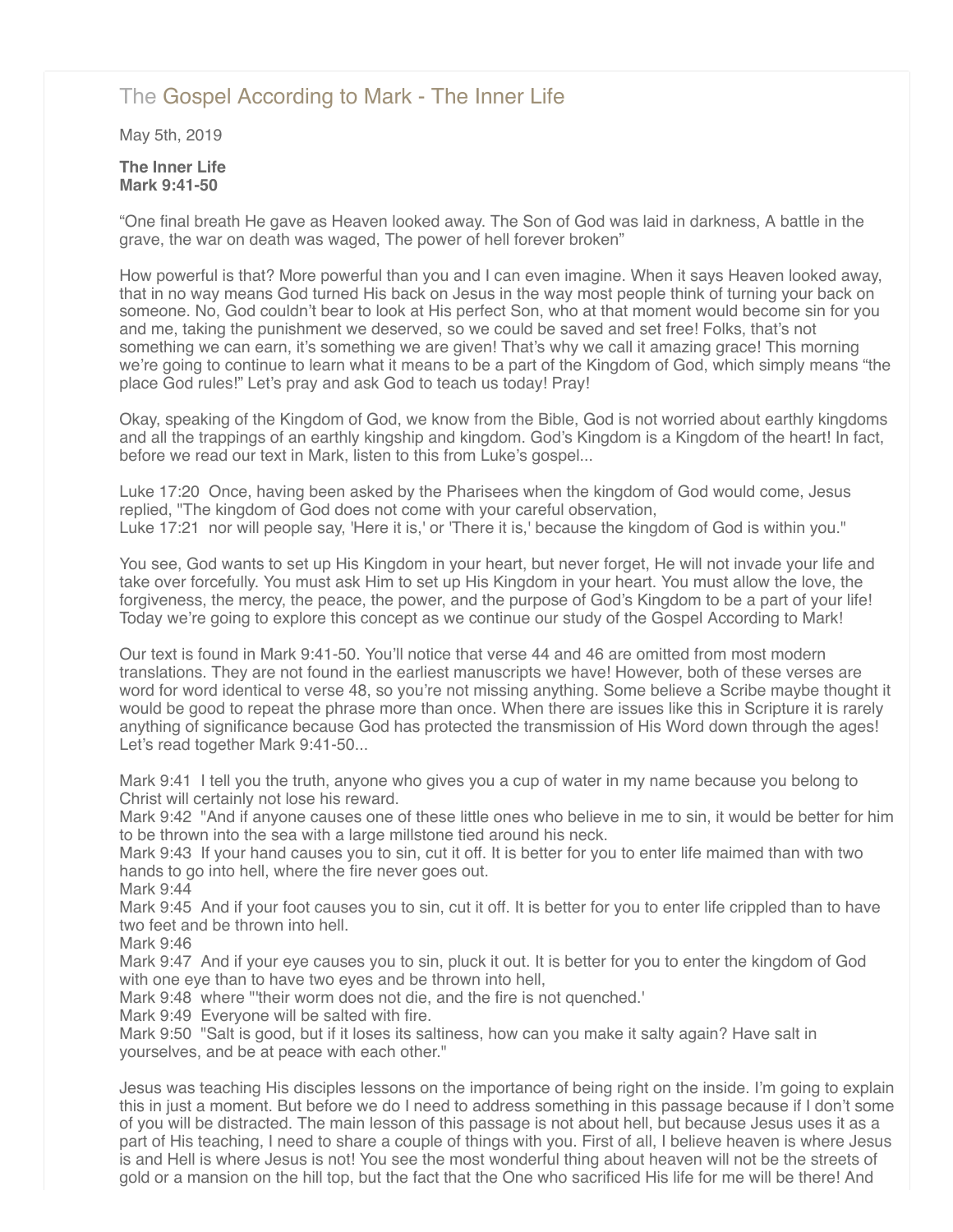the worse thing about Hell is not fire and brimstone, but the fact that the author and giver of life, Jesus, will not be there. The Greek word used for Hell here is the word Gehenna, which refers to the valley of Hinnom at the western edge of Jerusalem which at one time had been used by pagans as a place of child sacrifice. During Jesus' day it was used as a garbage dump where fires were kept burning and where there was always rotting food with worms. When describing eternal separation from God, Jesus used the example of the most horrible place that people could imagine to let people know how sad it would be to live separated from the love of God in eternity. Some people get hung up right here. Let me explain it to you like this... Most people don't have a problem with a judge that is fair and impartial handing down a sentence that brings about justice for a crime committed! For instance some years ago I had a dear friend who was murdered. It was a very heartbreaking thing to so many people. Was it wrong for this lady's friends to want to see Justice done? I know there's some here who would be against the death penalty and others who would be for it, but most people do believe in the rule of law and for some type of justice to be carried out. I knew that that my friend who had been killed would have wanted me and others to forgive the individuals that were responsible and to pray for them that they would find Jesus! And I can tell you that I did forgive and I did pray and that they would find Jesus and turn their lives around! However that doesn't mean that I did not want to see justice served for my friend! I certainly didn't want them roaming the streets or not paying any price for the life they took! So most people would not fault a good and fair judge for handing down a sentence that brings about just punishment! So it is beyond me when I hear people faulting God for bringing about punishment to those who have done horrible evil in this old world and have no sorrow for what they've done! And here's one thing to think about when it comes to God: he's the only judge I know who allowed his son to die on a cross so that those who have done wrong can be forgiven! And they can be, no matter what they have done, if they are truly sorry for their sin and ask to be forgiven! But if they reject and refuse to accept the gift God offers then they have to pay for their own sin. That doesn't make God mean or unfair! I don't know what more God could have done to provide for the salvation of humanity than we see on the cross.

Now let's look at the lessons Jesus was trying to teach us in this passage and how they apply to us today! Jesus was talking about the importance of a person's inner life! The condition of the heart! Zack alluded to this in his message last week. You and I need to examine our hearts and minds in order to discover where we are and where we need to be in regards to our inner life.

And this all ties back in with the Kingdom of God and the lessons we've been learning in Mark's Gospel. Zack did a wonderful job last week of explaining the purpose of the Kingdom of God and how it is about God's Glory. He taught us that God's Glory is displayed through His power, His mission, and His goodness!

God uses His mighty power, which is the greatest of all powers, to bring about His mission, which is to seek and to save that which is lost, and to let us know of His goodness, which is displayed in those who have been radically changed by His power! And when these things happen, God is glorified! Amen? Amen!! Anyway, I'm not as good at summing up sermons as Zach is! In fact, after hearing Zach preach last week, several folks told me I was going to have to step up my game!! That's the kind of comments I wanted to hear! It means our team is getting stronger! Appreciate you brother! I'll refer back to the context of what Zach preached last week because it is a foundation for what we will learn today!

I want to briefly give you five lessons we can gleam from our text!

# **Lesson #1 Proper motivation comes from the inner life and will be rewarded**

Mark 9:41 I tell you the truth, anyone who gives you a cup of water in my name because you belong to Christ will certainly not lose his reward.

Why you do what you do is important! Like Zach reminded us last week, God looks at the heart, the why, and the motivation for what we do. Jesus said if you give a cup of water in my name because you belong to Christ, you will certainly not lose your reward! You might remember the context of this verse. Remember, John had been trying to shut down someone casting out demons in Jesus' name who was not one of Jesus' band of disciples. Jesus was quick to tell John not to stop someone especially if they were doing what they were doing from a pure motivation. And in the verse we just read, Jesus says even if what someone is doing is as simple as giving a cup of water to someone who is thirsty, if they are properly motivated, they will be rewarded! I love the way commentator Henry Turlington put it...

"One who does even the smallest act of kindness toward God's people will find that God honors and values that token of faith and Christlike character!"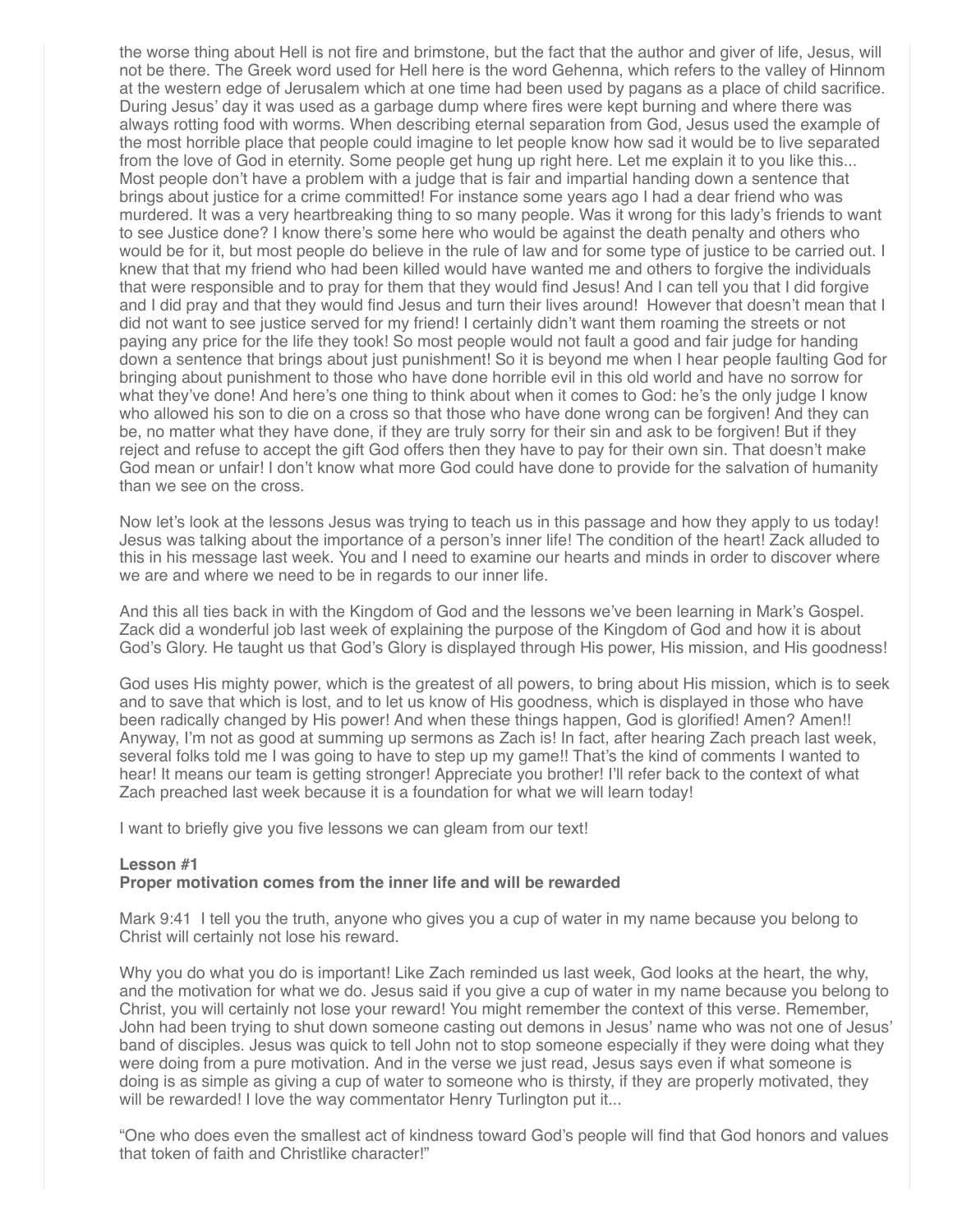John's attitude of exclusiveness was not a good sign for the condition of his inner life! Jesus had warned the disciples in Matthew's Gospel of the importance of motivation...

Mat 6:1 "Be careful not to do your 'acts of righteousness' before men, to be seen by them. If you do, you will have no reward from your Father in heaven.

Mat 6:2 "So when you give to the needy, do not announce it with trumpets, as the hypocrites do in the synagogues and on the streets, to be honored by men. I tell you the truth, they have received their reward in full.

Mat 6:3 But when you give to the needy, do not let your left hand know what your right hand is doing, Mat 6:4 so that your giving may be in secret. Then your Father, who sees what is done in secret, will reward you.

Does this mean you should live your Christian life in secret? No! He said don't do your 'acts of righteousness' before men, to be seen by them. When properly motivated, it is not a bad thing for people to witness your good life. In fact Jesus had previously said this to the disciples in chapter 5 of Matthew's Gospel...

Mat 5:14 "You are the light of the world. A city on a hill cannot be hidden.

Mat 5:15 Neither do people light a lamp and put it under a bowl. Instead they put it on its stand, and it gives light to everyone in the house.

Mat 5:16 In the same way, let your light shine before men, that they may see your good deeds and praise your Father in heaven.

## **Lesson #2**

## **Improper motivation also comes from the inner life and carries grave consequences.**

Mark 9:42 "And if anyone causes one of these little ones who believe in me to sin, it would be better for him to be thrown into the sea with a large millstone tied around his neck.

Now you might remember that Jesus had used a little child as an example already in this context to show how important that we care for those most vulnerable. This could be a child in the physical sense, but could also be applied to a person who is young and immature in their faith! A millstone was a heavy stone used for grinding things and the example Jesus used was evidently a form of capital punishment used by the Romans. Jesus used this very strong imagery because, when a person intentionally misleads or tempts someone to go astray from God's principles and truth, they have crossed a moral line that carries serious consequences!

Paul warned Timothy to beware of people who were improperly motivated.

2 Tim 3:6 They are the kind who worm their way into homes and gain control over weak-willed women, who are loaded down with sins and are swayed by all kinds of evil desires, 2 Tim 3:7 always learning but never able to acknowledge the truth.

Always learning but never able to acknowledge the truth! Why? Their inner life was corrupt! These kind of people hear the truth but refuse it because their inner lives are controlled by other priorities. They have no use for the truth.

Paul puts it this way to the Romans

Rom 1:28 Furthermore, since they did not think it worthwhile to retain the knowledge of God, he gave them over to a depraved mind, to do what ought not to be done.

Rom 1:29 They have become filled with every kind of wickedness, evil, greed and depravity. They are full of envy, murder, strife, deceit and malice. They are gossips,

Rom 1:30 slanderers, God-haters, insolent, arrogant and boastful; they invent ways of doing evil; they disobey their parents;

Rom 1:31 they are senseless, faithless, heartless, ruthless.

Rom 1:32 Although they know God's righteous decree that those who do such things deserve death, they not only continue to do these very things but also approve of those who practice them.

I read something the other day, that impressed me. President Harry Truman said this in an address before the Attorney General's conference on Law Enforcement Problems February 15, 1950...

"The fundamental basis of this Nation's law was given to Moses on the Mount. The fundamental basis of our Bill of Rights comes from the teachings which we get from Exodus and St. Matthew, from Isaiah and St.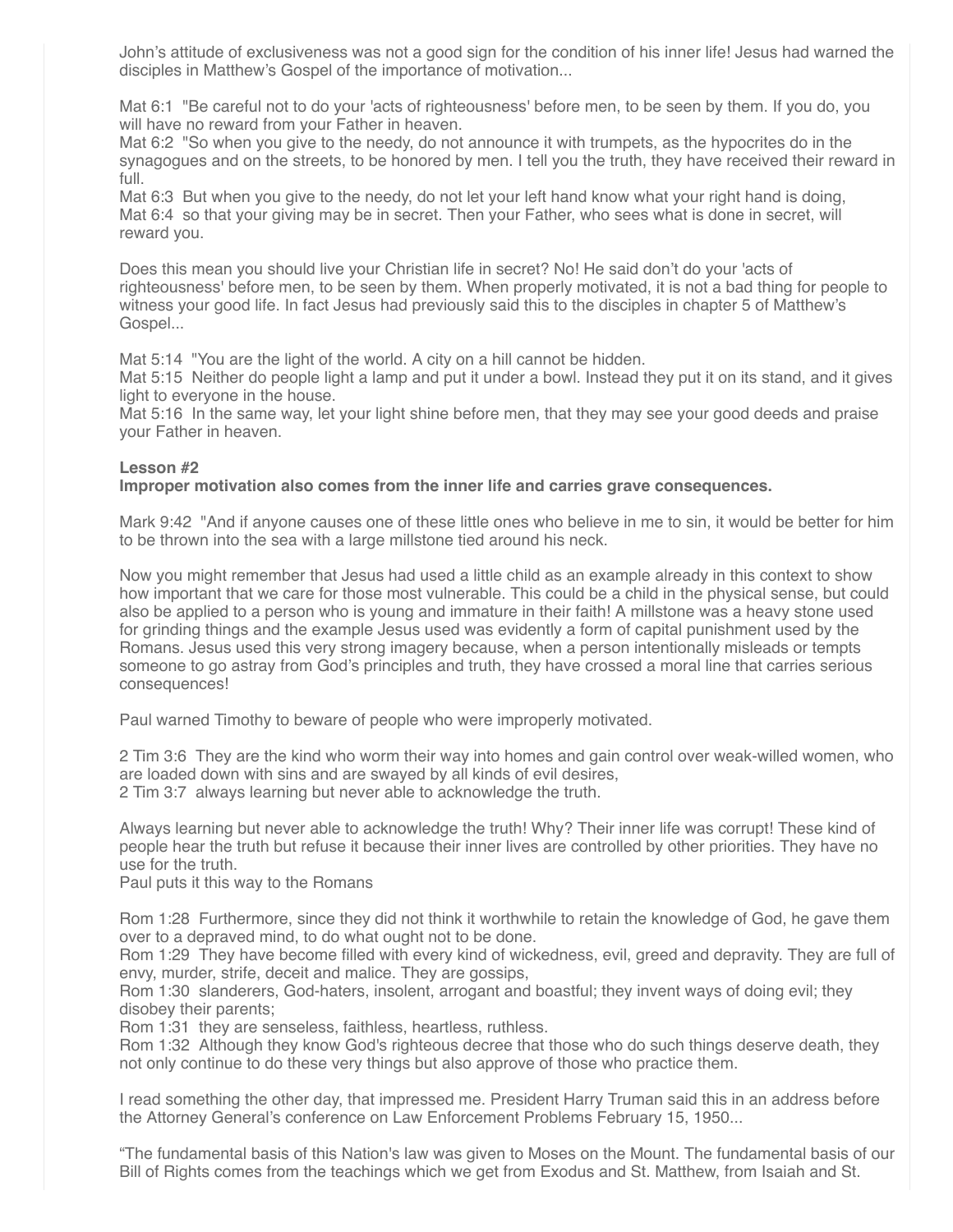Paul. I don't think we emphasize that enough these days. If we don't have the proper fundamental moral background, we will finally wind up with a totalitarian government which does not believe in rights for anybody except the state."

The writer of Proverbs gave this advice . . .

Prov 4:20-23 My son, pay attention to what I say; listen closely to my words. Do not let them out of your sight, keep them within your heart; for they are life to those who find them and health to a man's whole body. Above all else, guard your heart, for it is the wellspring of life.

# **Lesson #3**

# **A. If you can fix the root problem by simply treating the symptoms, do it! B. The truth is you can't! You must go deeper and fix the inner life.**

Mark 9:43 If your hand causes you to sin, cut it off... Mark 9:45 And if your foot causes you to sin, cut it off... Mark 9:47 And if your eye causes you to sin, pluck it out...

Did you notice that really big, important word at the beginning of each of Jesus' statements? It's not a long word, but it has a big meaning! If! If your hand causes you to sin! If your foot causes you to sin! If your eye causes you to sin! You see, the problem is not your hand. If you sin with your right hand and cut it off, you still have...that's right, your left hand! And the same with your eyes. And if you were to become blind, that would not remove the images from your brain that you were allowing to cause you to sin! It's not the hand, foot or eye that causes the sin! The cause is an improper inner life. The heart and mind are corrupted and there's only one way to get that fixed and physical surgery is not the answer! To get the inner life where it needs to be you're going to have to have spiritual surgery and only the Great Physician can perform that kind of surgery!

So what's the holdup? The patient must give his or her consent for the surgery to be done. Once again, God will not force His kingdom, His rule, His Lordship, on you! You must allow it. And this is not only true for a lost person who must make the decision to allow Jesus to become his or her Savior, it is also true for the one who knows Jesus as Savior. You too must make the daily decision on whether or not you will allow Jesus to be Lord of that day and allow God's Kingdom to be established in your life! There is a beautiful Old Testament passages that speak to this.

Ezek 11:19 I will give them an undivided heart and put a new spirit in them; I will remove from them their heart of stone and give them a heart of flesh.

Ezek 11:20 Then they will follow my decrees and be careful to keep my laws. They will be my people, and I will be their God.

# **Lesson #4**

**We will all be tested in life. The way you react will reveal the condition of your inner life.**

Jesus went on to say...

Mark 9:49 Everyone will be salted with fire.

Jesus was upfront about life's difficulties!

John 16:33 "I have told you these things, so that in me you may have peace. In this world you will have trouble. But take heart! I have overcome the world."

Notice Jesus didn't say "If you have trouble," He said "you will have trouble!" We all face troubles. Some in this room have recently faced troubles that are hard to comprehend. But by the grace and strength of The Lord Jesus Christ, you are going to get through these trials and troubles! I have a very close friend, Hudson, who is a fireman with the Dallas Fire Department. I had the privilege of singing at his wedding. He and his wife Molly are very deeply devoted followers of Jesus, but that has not exempted them from trials. Molly's testimony of one of their very difficult trials has been published in a book on crisis counseling written by her father n law, Dr. John Babler. The subtitle is "Not If, But When!" In her words...

'At three a.m. I awoke with a start when I heard the lightning strike a tree. Never have I heard a strike that close before! It sounded like it was the tree outside my window, so I got up to check it. (I was afraid of it breaking our window if the tree split). I didn't see anything...my husband was awake and headed to the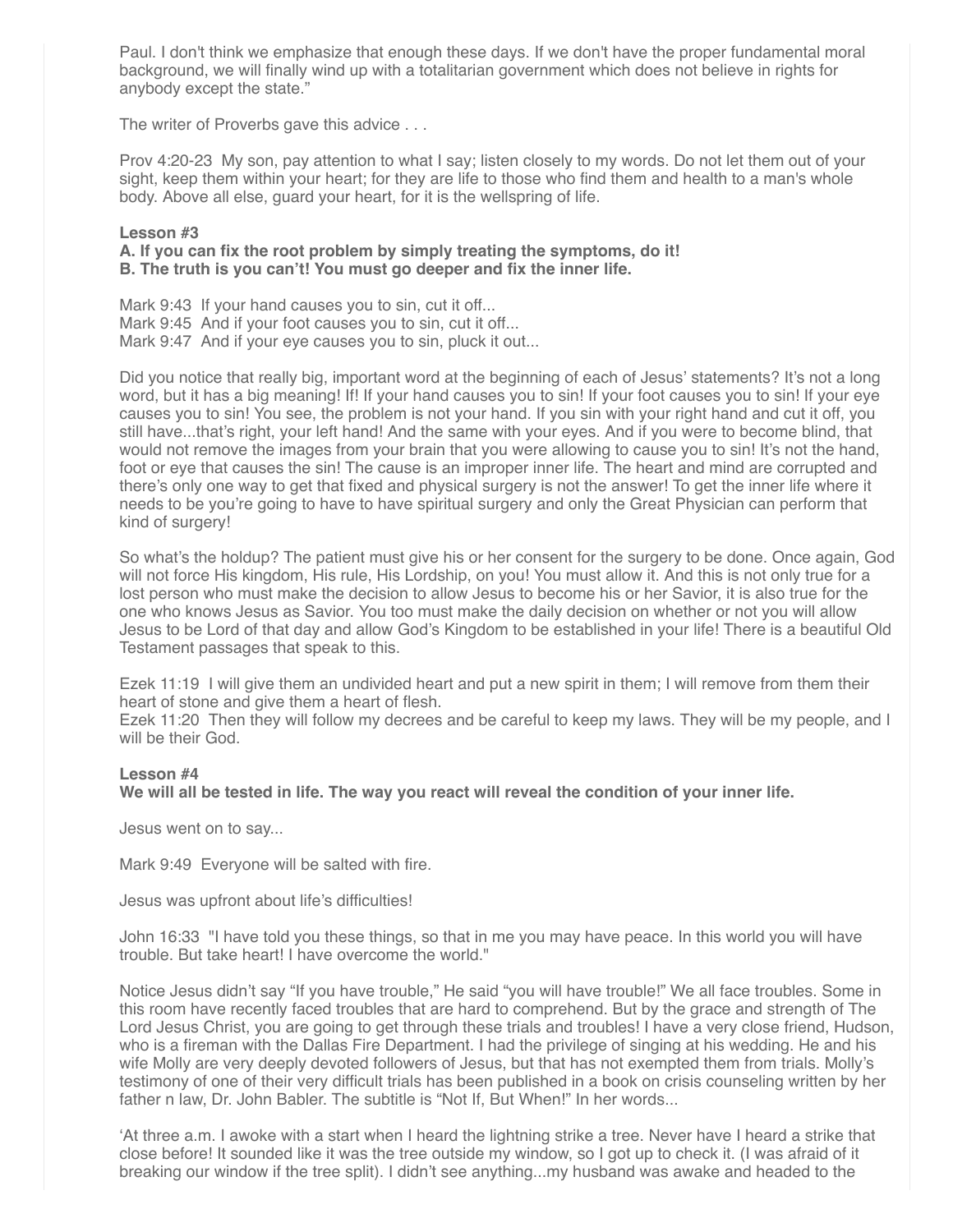bathroom as I gazed at the sky from the window. All of the sudden he bounded back and sharply yelled, "get your clothes on!" I obeyed (I had never heard him use such a tone before) and he explained as he dressed that he could smell smoke and was thinking that perhaps a fire had started in our town home's attic space after the strike. I pulled on something in the dark...and I reached my infant daughter's room just as Hudson was opening the door. The sight I saw when the door was thrown open was something I never hope to see again. Fire lashed out at us, and engulfed the entire room. It flashed over the ceiling and licked at us overhead. We stepped back and fell to our knees from the sight. I remember a sound coming out of my husband that was something of a moan and a shriek - it was terrible and I just knew that our sweet baby was gone. We couldn't see her. We couldn't see the crib. All we saw were the flames encircling the room from floor to ceiling. I stood frozen. The heat was tremendous. All of the sudden my husband was gone. Into the flames. Everything was slow motion. I couldn't see my husband or my baby. And then, just as quick as he had gone, there he was -- holding our child in his arms and then he urged me down the stairs and out the door...As we rushed outside, I looked at our baby, afraid of what i might see. I grabbed her into my arms while my husband called 911 and started banging on all our neighbors doors to alert them. What I will never forget is the smell that permeated my daughter that morning - baby soap. My husband and I smelled like soot and cinder...But as I held my sweet twelve-month-old child, the only smell coming from her sweet little head and body was of the baby soap from her bath the night before. She didn't even have soot on her little nightgown. We had her checked out by paramedics, and she was perfect. My daughter had been in the flames that night - and when my husband reached in for her and passed her back through she was not scorched. When we went back in later, after the firemen had put out the flames, we saw her crib. Her bedding was melted to the frame and it was a sooty, scorched mess. But there, in the center of the crib, was a small form, perfectly clean and white where my daughter had lain. I know that the Lord showed us His hand of protection that night - not just for my daughter, but all three of us. We had passed through the flames and we were safe. We lost everything upstairs, and most of our furniture downstairs because of the smoke damage, yet the Lord spared us and we were beyond joyful. This is just one example of how the Lord has passed our family through the flames and brought us safely to the other side. Many of these times have been intangible flames of life that we were struggling through - that we just didn't think we would make it out of. Yet the Lord has always brought this instance back to my heart and I know that day he told me, 'You see, I am here. I am with you. And there will never be a storm that you will go through, that I will not see you safely through.' This has been a balm of peace over my heart since that day. You see, I know that whether I live or die, my Lord will be with me, and will walk with me until I am safely home."

What a powerful story and then for her to say "whether I live or die, my Lord will be with me, and will walk with me until I am safely home." That's a sign of a healthy inner life. What was on the inside came out when they went through this difficulty.

# The Sponge Test

How do you tell what a sponge has cleaned? When squeezed, what was put in comes out! What are you soaking up and into your mind and heart? Let's just examine for a minute what's on the menu for your brain each day. Many of you count calories. Many of you wouldn't think of eating unhealthy food on a daily basis. But when it come to brain food, we are junk food junkies. The problem with this is that bad brain food goes directly to the spiritual heart and can cause spiritual heart disease! This will effect the way you live your life! "What should I do? You've got me scarred!" Paul gives us a prescription in Philippians 4...

Phil 4:6 Do not be anxious about anything, but in everything, by prayer and petition, with thanksgiving, present your requests to God.

Phil 4:7 And the peace of God, which transcends all understanding, will guard your hearts and your minds in Christ Jesus.

Phil 4:8 Finally, brothers, whatever is true, whatever is noble, whatever is right, whatever is pure, whatever is lovely, whatever is admirable--if anything is excellent or praiseworthy--think about such things.

In other words, pay attention to your inner life, your spiritual heart, it really does matter! Okay one last lesson.

### **Lesson #5**

### **Your inner life flavors everything you do and impacts your relationships with others!**

Mark 9:50 "Salt is good, but if it loses its saltiness, how can you make it salty again? Have salt in yourselves, and be at peace with each other."

If salt were to lose it's saltiness, then what would be the purpose of putting it on your food, right? What Jesus is saying here is that we are to be the salt of the earth, but that salt has to first be inside. You can't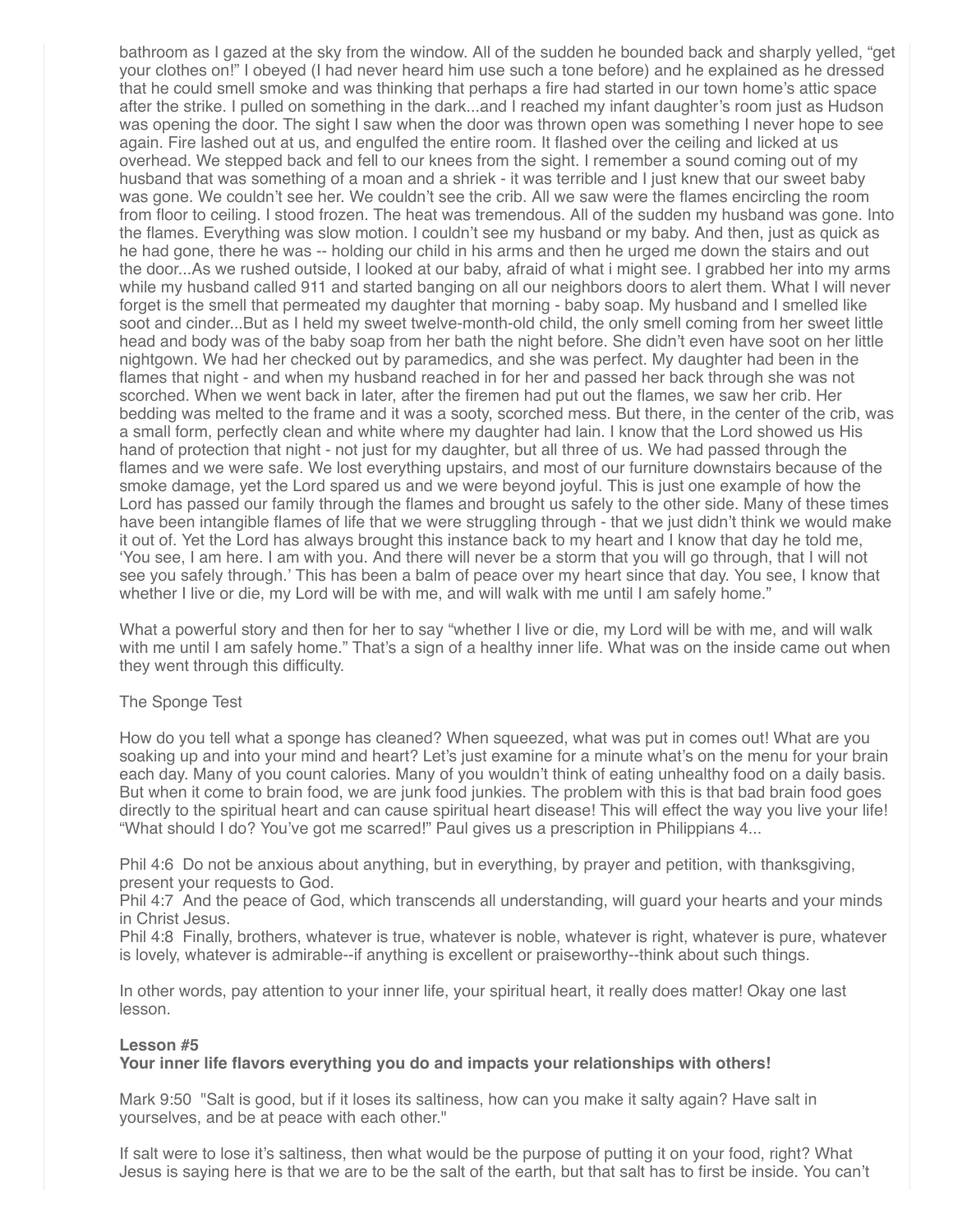flavor the world on the outside if you don't have the flavor of Christ on the inside! Again, if the inside is right, other things will follow! Jesus said this in Matthew 5...

Mat 5:13 "You are the salt of the earth. But if the salt loses its saltiness, how can it be made salty again? It is no longer good for anything, except to be thrown out and trampled by men.

And then Jesus said this about our inner life in The Gospel of Luke...

Luke 11:34 Your eye is the lamp of your body. When your eyes are good, your whole body also is full of light. But when they are bad, your body also is full of darkness.

Luke 11:35 See to it, then, that the light within you is not darkness.

Luke 11:36 Therefore, if your whole body is full of light, and no part of it dark, it will be completely lighted, as when the light of a lamp shines on you."

Luke 11:37 When Jesus had finished speaking, a Pharisee invited him to eat with him; so he went in and reclined at the table.

Luke 11:38 But the Pharisee, noticing that Jesus did not first wash before the meal, was surprised. Luke 11:39 Then the Lord said to him, "Now then, you Pharisees clean the outside of the cup and dish, but inside you are full of greed and wickedness.

A lot of marriage and relationship problems stem from inside issues. Like the Pharisees there's greed and wickedness because of selfishness and people building their own little kingdoms rather than living in the Kingdom of God! How can this be fixed? How can we achieve the spiritual health in our inner life we all so desperately need? The first step is letting Jesus become your Savior by asking Him to forgive your sins and to come into your heart and life! The second step is the life-long process of allowing Jesus to be your Lord and to build His kingdom in your heart, your mind and your life! And one of the ways we do this is through exercising the spiritual disciplines. Maybe after this series we will do a study on the spiritual disciplines. Dallas Willard stated that spiritual disciplines are "exercises unto godliness." He compared physical discipline and spiritual discipline in the following way:

"If I train rigorously I can bench press 300 pounds; otherwise not. Such ordinary activities are actually disciplines that aid our physical or natural life. The same thing happens with disciplines for our spiritual life. When through spiritual disciplines I become able heartily to bless those who curse me, pray without ceasing, to be at peace when not given credit for good deeds I've done, or to master the evil that comes my way, it is because my disciplinary activities have inwardly poised me for more and more interaction with the powers of the living God and his Kingdom. Such is the potential we tap into when we use the disciplines."

Based on Dallas Willard's statement, I have some questions for all of us here this morning and they are not meant to put down or discourage anyone in any way, but to encourage us to pay more attention to our inner life. Those who have gone through really touch times can testify to the importance of knowing and trusting God to get you through those times and how the condition of your inner life really matters! Here's the questions...

Do you know what spiritual disciplines are? Can you name any? How many have you exercised this past week? Well, in closing, I'll list them for you...

Solitude - spending time alone with God Silence - getting rid of distractions so you can hear God Fasting - skipping a meal sometime so you can take a moment to pray and study Frugality - living more simply so that others may simply live Chastity - practicing moral purity Secrecy - doing something good without being noticed Sacrifice - giving up something for someone else Study - Letting God speak to you through His Word, the Bible Worship - Giving glory to God and loving Him through worship Celebration - Counting God's blessings and His goodness Service - Doing good for someone else Prayer - Talking with God Fellowship - Connecting with other believers for mutual encouragement Confession - Being honest with God when you've messed up Submission - Yielding your will to God's will

Phil 1:9 And this is my prayer: that your love may abound more and more in knowledge and depth of insight,

Phil 1:10 so that you may be able to discern what is best and may be pure and blameless until the day of